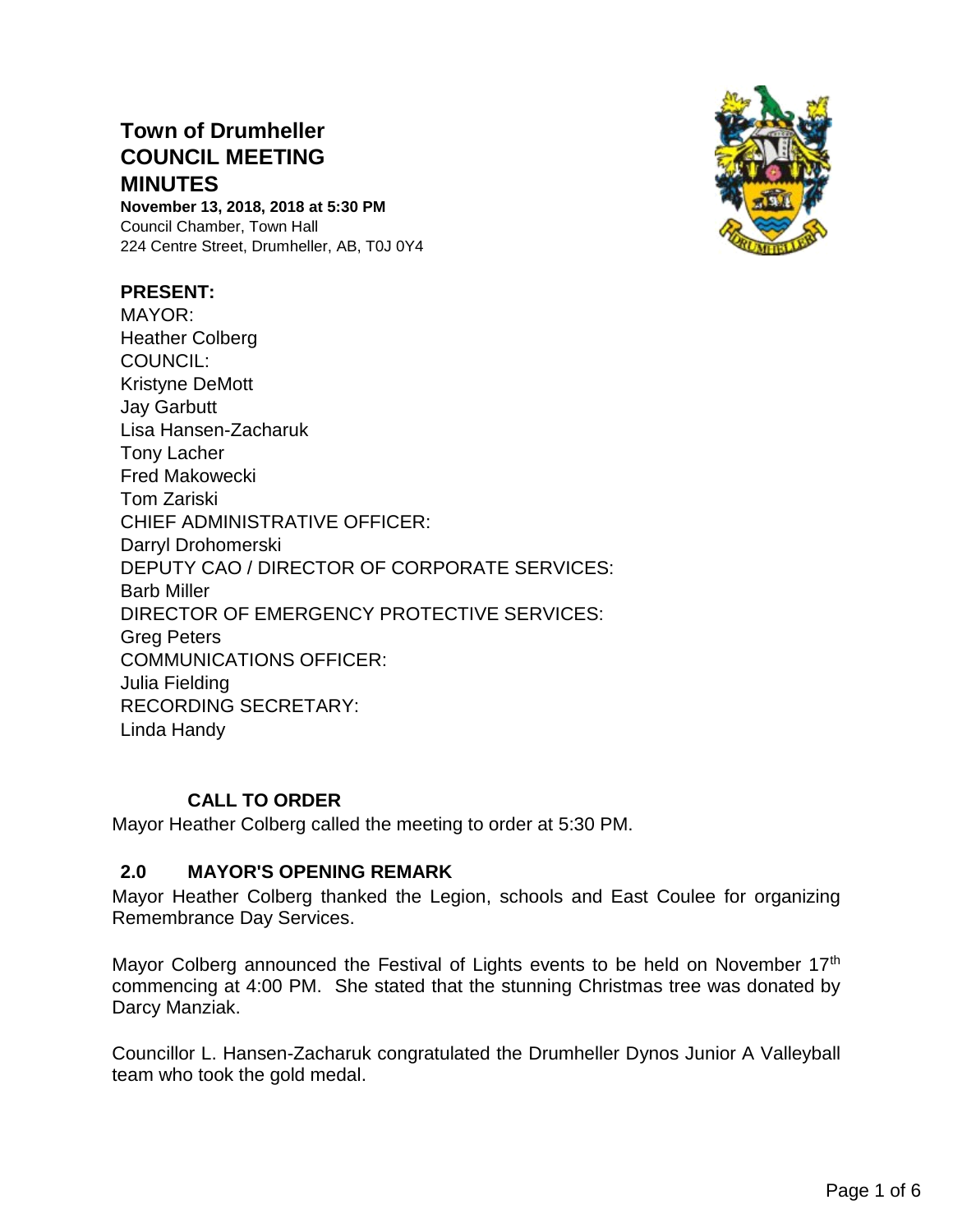# **3.0 PUBLIC HEARING**

# **4.0 ADOPTION OF AGENDA**

**MO2018.179** Lacher, DeMott moved to adopt the agenda as amended. Carried Unanimously.

# **5.0 MINUTES**

# **5.1. ADOPTION OF REGULAR COUNCIL MEETING MINUTES**

5.1.1 Organizational Meeting Minutes of October 29, 2018 **MO2018.180** Zariski, Hansen-Zacharuk moved to approve the Organizational Meeting Minutes of October 29, 2018 as presented. Carried unanimously.

Regular Council Meeting Minutes of October 29, 2018

**MO2018.181** Garbutt,Hansen-Zacharuk moved to approve the Regular Council Meeting Minutes of October 29, 2018 as presented. Carried Unanimously.

# **5.2 MINUTES OF MEETING PRESENTED FOR INFORMATION**

5.2.1 Municipal Planning Commission Meeting Minutes of October 5, 2018 Municipal Planning Commission Meeting Minutes of October 11, 2018

# **6.0 DELEGATIONS**

# **7.0 COMMITTEE OF THE WHOLE RECOMMENDATIONS**

# **8.0 REQUEST FOR DECISION REPORTS**

# **8.1. CAO**

8.1.1 Bylaw 09.18 being a bylaw to close a portion of an unused and undeveloped public street ( $6<sup>th</sup>$  Street West) – second and third readings

D. Drohomerski advised Bylaw 09.18 was given first reading at Council's meeting of July 9<sup>th</sup> and a public hearing was held on August 20<sup>th</sup>. He explained that the bylaw results from a homeowner hiring a contractor to construct a deck and the contractor chose not to go through the proper permitting. He further advised that upon inspection of the property, it was determined that the deck was too close to the sidewalk. He explained that the Town issued a Stop Order as the Real Property Report showed that the deck was one foot onto Town property. He further explained that the Town does not need this strip of land and will sell the land to the property owner as well as the property owner being responsible to pay the survey and consolidation of the parcel costs. He explained that the bylaw has been signed off by the Minister of Transportation. He recommended that Council proceed to second and third readings.

**MO2018.182** Garbutt, Zariski moved second reading of Bylaw 09.18.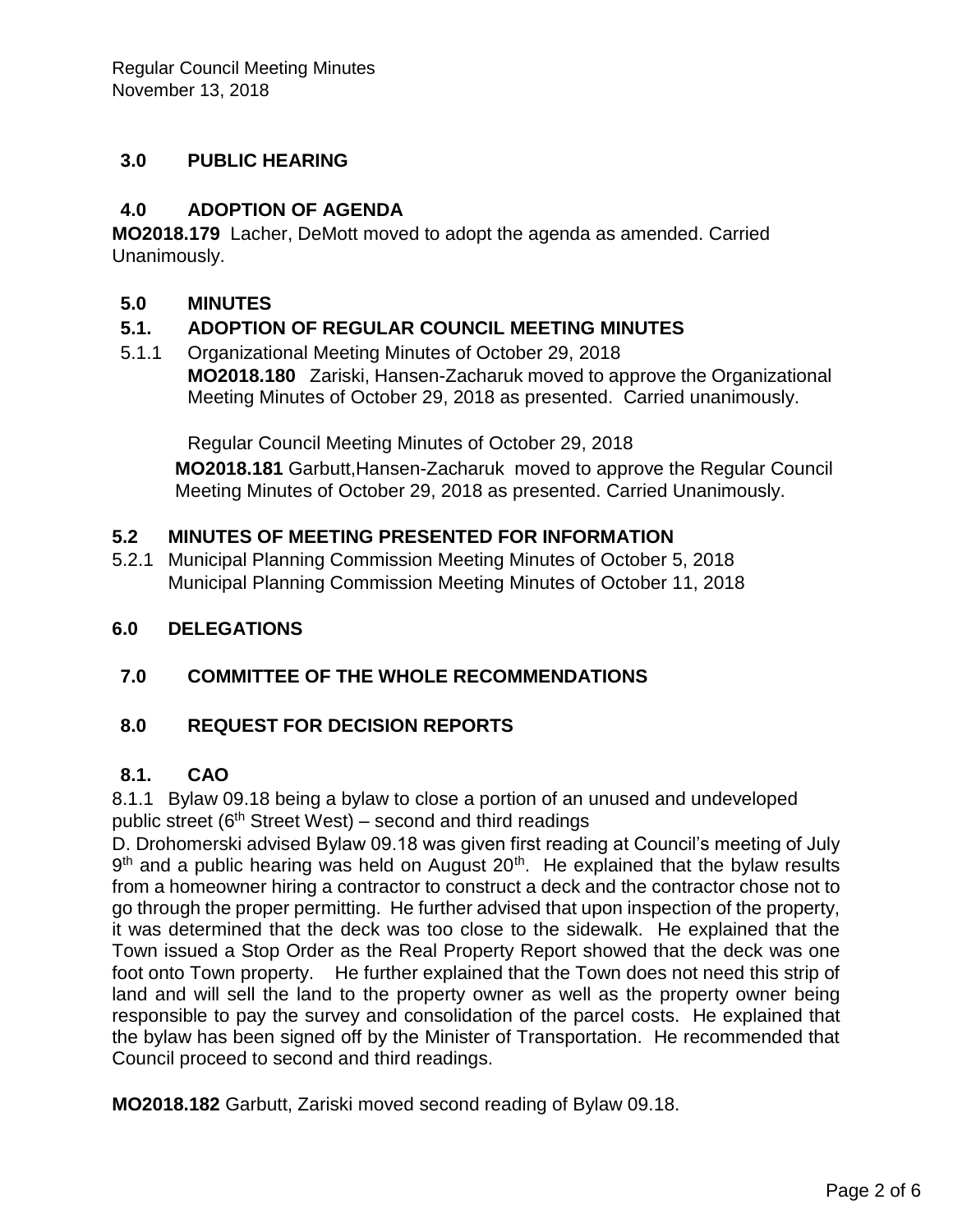Regular Council Meeting Minutes November 13, 2018

Councillor T. Zariski requested Administration to prepare a policy that sets out sanctions in place for contractors who are irresponsible in obtaining the proper development permits.

Vote on Motion: Carried unanimously.

**MO2018.183** Garbutt, Hansen-Zacharuk moved third reading of Bylaw 09.18. Carried unanimously

8.1.2Bylaw 18.18 being a bylaw to close a portion of an unused and undeveloped street (Newcastle Area) – first reading

D. Drohomerski advised that Bylaw 18.18 proposes to close a portion of roadway which has been a long standing issue where the adjacent property owner has been using the land. He explained that the town intends to retain some of this land for flood mitigation purposes with the unused portion of the roadway to be sold to the adjacent property owner. He further explained that a public hearing will be held on December 10<sup>th</sup>.

**MO2018.184** Zariski, Hansen-Zacharuk moved first reading of Bylaw 18.18. Carried unanimously.

#### 8.1.3 RFD – 2018 / 2019 Strategic Business Plan

D. Drohomerski presented the 2018 / 2019 Strategic Business Plan based on Council and Administration's workshop held on October  $4<sup>th</sup>$  with Gord McIntosh. He explained that dates for bringing forward items to Council for status updates have been added to the work priorities.

**MO2018.185** DeMott, Hansen-Zacharuk moved to adopt the 2018/2019 Strategic Business Plan as presented.

Councillor J. Garbutt requested that in addition to a status update, he would like a request for extension with the rationale as well as whether resources are needed in light of the fact that there are significant staff vacancies.

Vote on Motion: Carried unanimously.

#### 8.1.4 RFD – Recognition Policy 4.02.10.16

D. Drohomerski advised that former policy existed for staff since 2002 and the recognition gift for service awards is dated (lapel pins). He stated that the policy has been updated with recognition for resignation and retirement to be local gift cards and the recognition for long service awards in five year increments to be local gift cards or days off.

**MO 2018.186** Makowecki DeMott moved to adopt Recognition Policy 4.02.10.16 as amended. Carried unanimously.

8.1.5 RFD – Appointment to the Drumheller Public Library Board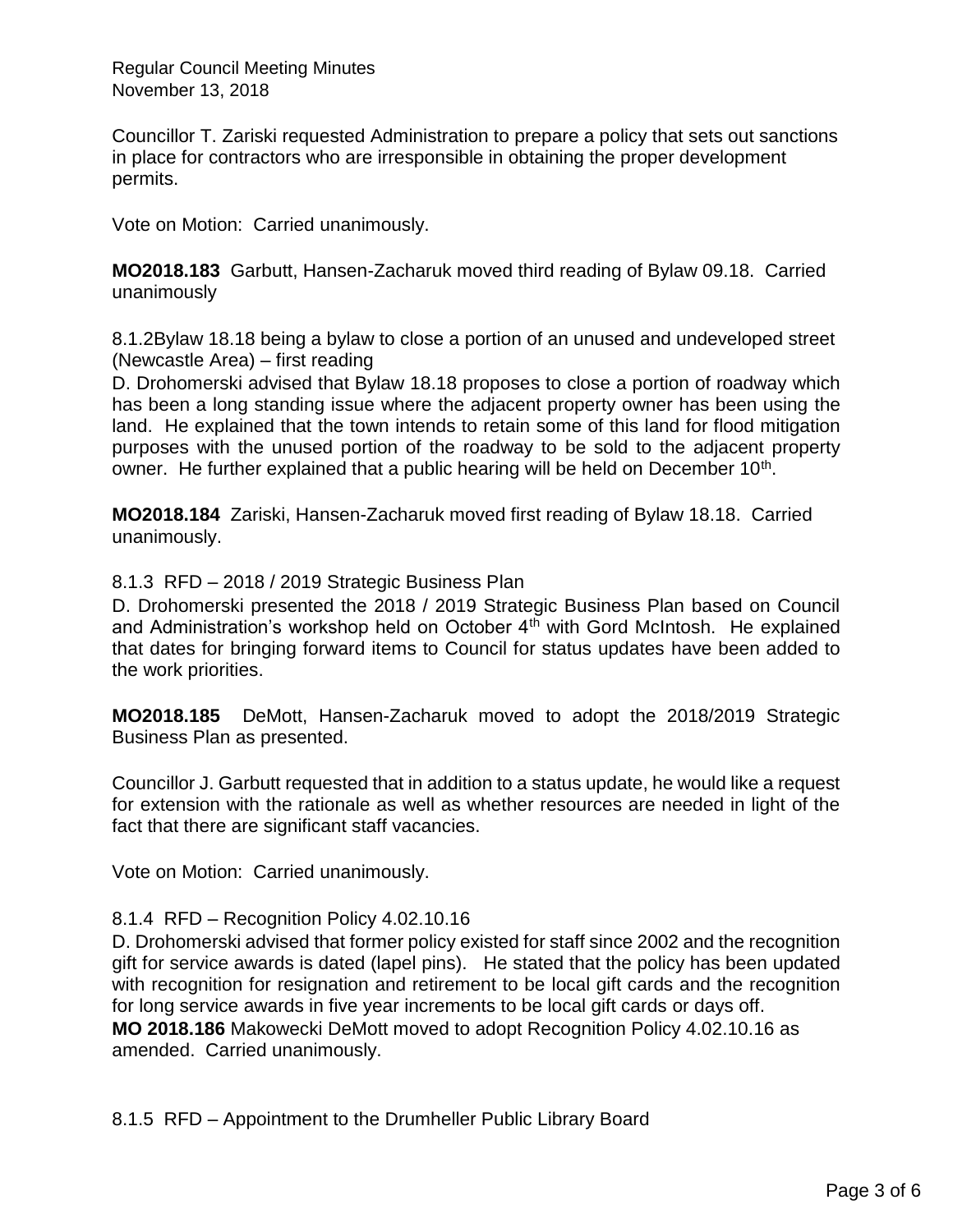D. Drohomerski advised that further to Council's appointment of two members to the Drumheller Public Library Board at their Organizational Meeting of October 29<sup>th</sup>, one vacancy still remains. Caleb Brown's application has now been reviewed by the Library Board and they have provided a recommendation in favour of Caleb's appointment.

**MO2018.187** Lacher, Makowecki moved that Council accept the recommendation of the Drumheller Public Library Board and approve the appointment of Caleb Brown for a three year term to the Drumheller Public Library Board expiring on the date of Council's 2021 Annual Organizational Meeting. Carried unanimously.

#### 8.1.6 Draft Bylaw to provide a Tax Incentive for Non Residential Property

D. Drohomerski presented the draft bylaw as a result of Councillor Fred Makowecki's recommendation to Council at the meeting of October 29<sup>th</sup>. He explained that the Municipal Government Act does not allow for multi-year tax waivers and the Town's bylaw is annually based – one year waiver of municipal taxes for new development up to a tax waiver of \$25,000 or renovations up to a maximum of \$50,000 new assessment. He further stated that a tax waiver for a first year new build or renovations would not impact the budget. He further explained that first year waiver of taxes would be granted after construction and occupancy. Council requested that the bylaw be presented for first reading at their meeting of November 26<sup>th</sup>.

#### 8.1.7 Draft Bylaw for the purpose of waiving fees for New Businesses in Existing Vacant Buildings

D. Drohomerski presented the draft bylaw, explaining that the bylaw proposes incentives for occupying a vacant building which is geared towards the tenant of the building, not the building owner. He explained that the total tax incentive for the tenant would be in the range of \$1000 for development / building permit fees and a business license fee. Council requested that the bylaw be presented for first reading at their meeting of November 26<sup>th</sup>. Councillor Tony Lacher stated that the component missing would be a tax incentive for a new business owner based on purchasing a vacant building. CAO D. Drohomerski agreed and stated that a draft bylaw would be prepared for Council's review.

8.1.8 RFD – Amendment to Policy C-01-01 Derelict Building Removal and Redevelopment Program

D. Drohomerski presented Policy C-01-01 Derelict Building Removal and Redevelopment Program with amendments to allow for residential priorities a credit towards taxes of \$2,000 with submission of receipts and for commercial priorities a \$5,000 credit towards taxes with submission of receipts.

**MO2018.188** Garbutt, DeMott moved that Council approve Policy C-01-01 Derelict Building Removal and Redevelopment Program with the following amendment: Clause 9 – Upon issue of occupancy permit and submission of landfill receipts, the Town will apply the rebate to the property taxes of the subject property in the following manner: a. Total Tax Rebate shall be (i) for residential assessed properties - \$2,000 with submission of receipts; and (ii) for commercial assessed properties - \$5,000 with submission of receipts.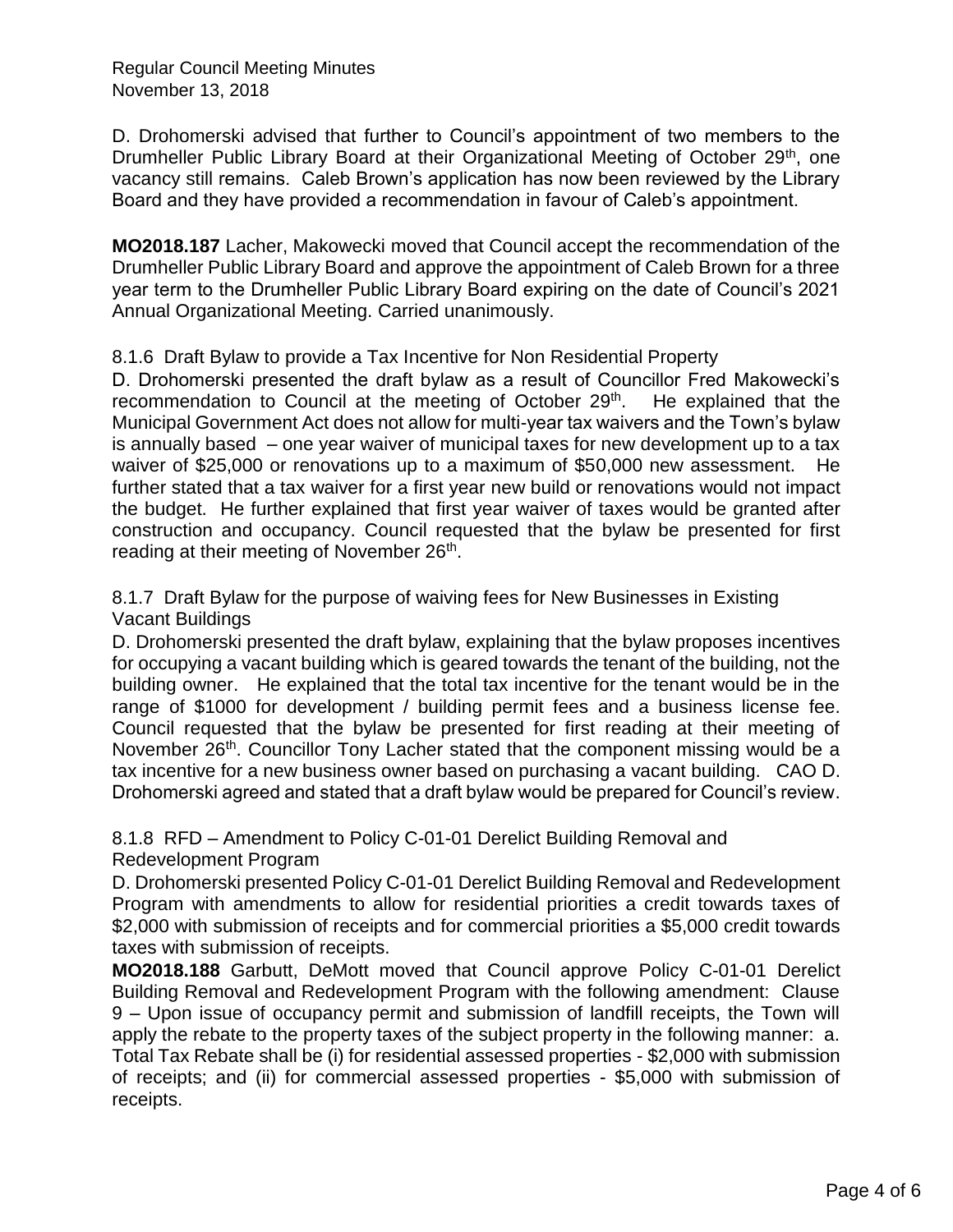Regular Council Meeting Minutes November 13, 2018

In response to a question from Council, D. Drohomerski explained that although the average demolition cost for a house is in the range of \$700, the property owner would be able to offset other costs of the demolition with the new credit amount. He further stated that any large size commercial building demolition cost should come back to Council for a discussion.

Councillor T. Zariski requested that Administration prepare a policy on brownfields with a possible tie into a provincial component.

Vote on Motion: Carried unanimously.

8.1.9 RFD – Amendment to Storefront Grant Program

**MO2018.189** Garbutt, Hansen-Zacharuk moved to table Item 8.1.9 until after budget deliberations. Carried unanimously.

#### **8.2. DIRECTOR OF INFRASTRUCTURE SERVICES**

#### **8.3 DIRECTOR OF CORPORATE SERVICES**

8.3.1 RFD – Request for Waiver of 2018 Property Tax Penalty

B. Miller presented a request to waiver the property tax penalty because the property owner paid by online banking resulting in a delay of processing the payment to the Town. She explained that the staff has done a significant amount of work to advise of the online payment delay via the website, Town Page and radio (the message did state that the date for online banking payment had expired).

**MO2018.190** Zariski, Lacher moved that Council approve the request to waive penalties against roll no's 08010506 and 17007808 assessed due to outstanding 2018 property tax.

In response to a request from Council, B. Miller explained that an amendment to the tax penalty bylaw will come forward in February with wording that taxes are due to be paid on August 31<sup>st</sup> however the Town will allow five (5) days grace period if paying by online banking. She stated that the date paid at the bank must be stamped Aug 31<sup>st</sup>.

Vote on Motion: Defeated unanimously.

8.3.2 RFD – Extension for Remuneration Task Force Report to Council

B. Miller advised that the Remuneration Task Force has requested more time to prepare their report to Council on or before December 17<sup>th</sup>.

**MO2018.191** Makowecki, Zariski moved that Council grant an extension to the Remuneration Task Force to mid-December. Carried unanimously.

# **8.4 DIRECTOR OF COMMUNITY SERVICES**

# **8.5 DIRECTOR OF EMERGENCY / PROTECTIVE SERVICES**